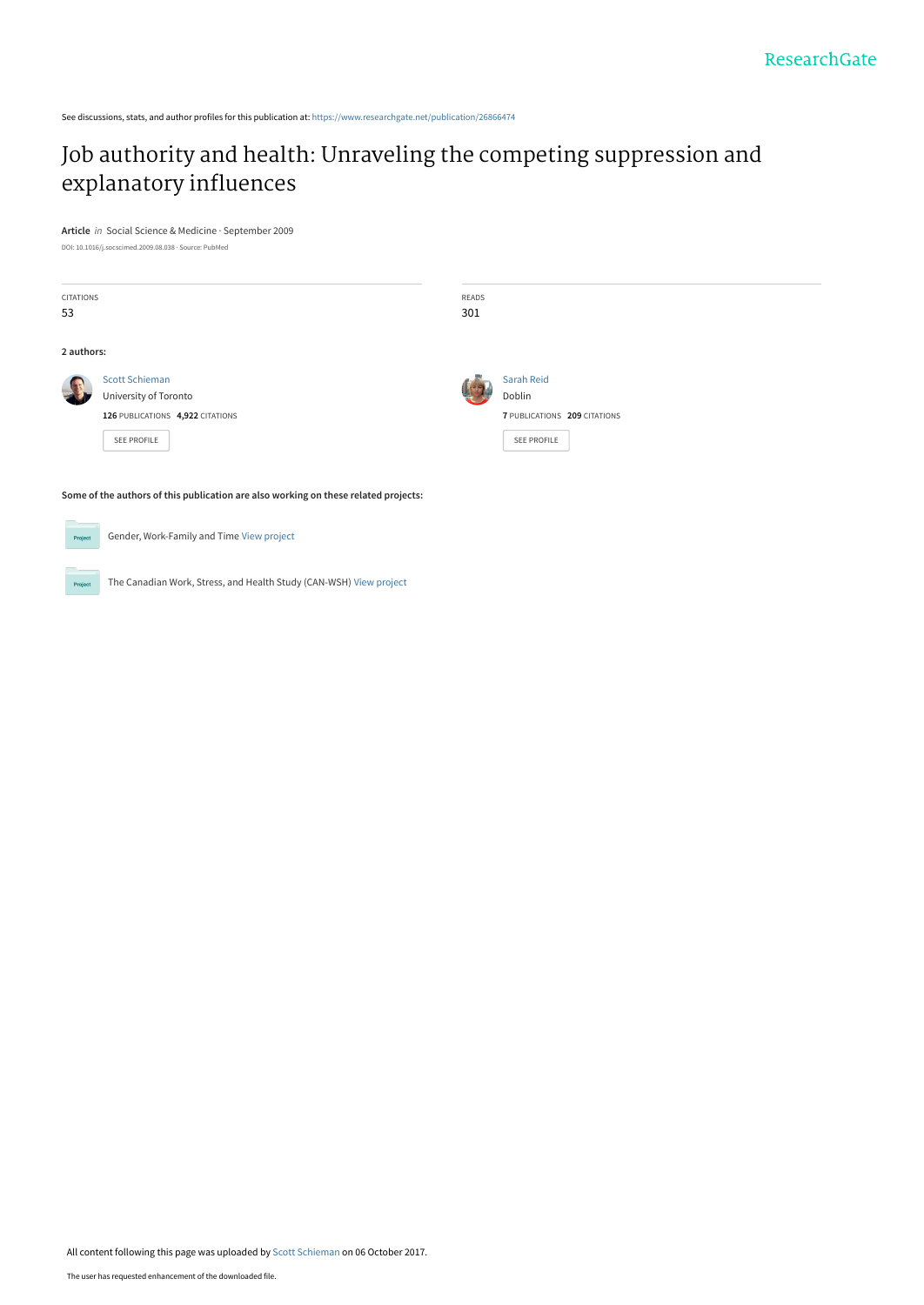Contents lists available at [ScienceDirect](www.sciencedirect.com/science/journal/02779536)

# Social Science & Medicine

journal homepage: [www.elsevier.com/locate/socscimed](http://www.elsevier.com/locate/socscimed)

# Job authority and health: Unraveling the competing suppression and explanatory influences

# Scott Schieman\*, Sarah Reid

Department of Sociology, University of Toronto, 725 Spadina Ave., Toronto, ON M5S 2J4, Canada

#### article info

Article history: Available online 30 September 2009

Keywords: USA Job authority Distress Anger Work Stress Suppression effects

# **ABSTRACT**

Using data from a 2005 national survey of working American adults ( $N = 1800$ ), we examine the association between job authority and three health outcomes: physical symptoms, psychological distress, and anger. We also seek to explicate the intervening conditions that suppress and/or contribute to those associations. We observe that higher levels of interpersonal conflict in the workplace and work-to-home interference among those with more job authority suppress the negative association between authority and each health outcome. By contrast, the greater earnings and nonroutine work among those with higher job authority explain their lower levels of physical symptoms, distress, and anger. These observations elaborate on and refine the ''stress of higher status'' theoretical perspective and illuminate the paradox of the overall null association between job authority and health. Moreover, they draw muchneeded attention to the ways that suppression effects can broaden our understanding of workplace inequality, stress processes, and multiple health outcomes.

- 2009 Elsevier Ltd. All rights reserved.

Disparities in physical and mental health are often linked to social stratification and inequality in the population ([McLeod &](#page-9-0) [Nonnemaker, 1999; Pearlin, 1999\)](#page-9-0). Researchers have established the special relevance of work conditions in these patterns. In particular, higher-status conditions (e.g., well-paying jobs with nonroutine and autonomous work) are generally associated with more favorable levels of health and well-being ([Mirowsky & Ross,](#page-9-0) [2007; Tausig, 1999](#page-9-0)). Yet, one particular higher-status condition in the workplace-job authority-presents an unresolved paradox. Job authority is defined as having power over other workers' pay, the ability to hire and fire workers, and supervisory control over other workers' activities ([Elliot & Smith, 2004\)](#page-8-0). In their description of its health consequences, [Mirowsky and Ross \(2003a\)](#page-9-0) contend that the positive and negative elements of job authority cancel each other out; this results in a null association between authority and health. In this paper, we seek to elaborate on this paradox.

As we will describe in detail later, [Mirowsky and Ross \(2003a\)](#page-9-0) identify interpersonal conflict as the core negative implication of having greater job authority. Recent evidence tends to support that claim [\(Schieman & Reid, 2008](#page-9-0)). Similarly, researchers have also documented elevated levels of another stressor-interference between work and home-among workers with more job authority ([Schieman, Whitestone, & Van Gundy, 2006](#page-9-0)). In contrast to these

Corresponding author. Tel.:  $+1$  416 946 5905. E-mail address: [scott.schieman@utoronto.ca](mailto:scott.schieman@utoronto.ca) (S. Schieman). negative elements, however, there are many benefits associated with job authority, such as higher earnings, job autonomy, nonroutine work, and schedule control that should improve health ([Jacobs & Gerson, 2004; Mirowsky & Ross, 2003a, 2003b](#page-9-0)). Taken together, these off-setting patterns may contribute to the observed null association between job authority and health. To our knowledge, however, no studies have explicitly tested these hypothesized competing suppression and explanatory influences on the association between job authority and different health outcomes: physical symptoms, psychological distress, and anger. Therefore, we use data from a 2005 national survey of working American adults in a broad cross-section of occupations and job sectors to test the following hypotheses: 1) higher earnings, job autonomy, nonroutine work, and schedule control among those with job authority should contribute to the lower levels of physical symptoms, distress, and anger among workers with more authority; 2) higher levels of interpersonal conflict and work-to-home interference among those with greater job authority should suppress the negative association between authority and poor health; and 3) taken together, the patterns predicted in these first two hypotheses should yield an overall null association between job authority and health. These ideas are illustrated and labeled as the stress of higher status versus the resources of higher status hypotheses in [Fig. 1.](#page-2-0) We wish to acknowledge that establishing confidence in temporality is problematic in analyses of cross-sectional data, so we try to avoid making definitive claims about it. Here, we prefer to view most of these job conditions in [Fig. 1](#page-2-0) as ''acting in concert'' or representing





<sup>0277-9536/\$ –</sup> see front matter © 2009 Elsevier Ltd. All rights reserved. doi:10.1016/j.socscimed.2009.08.038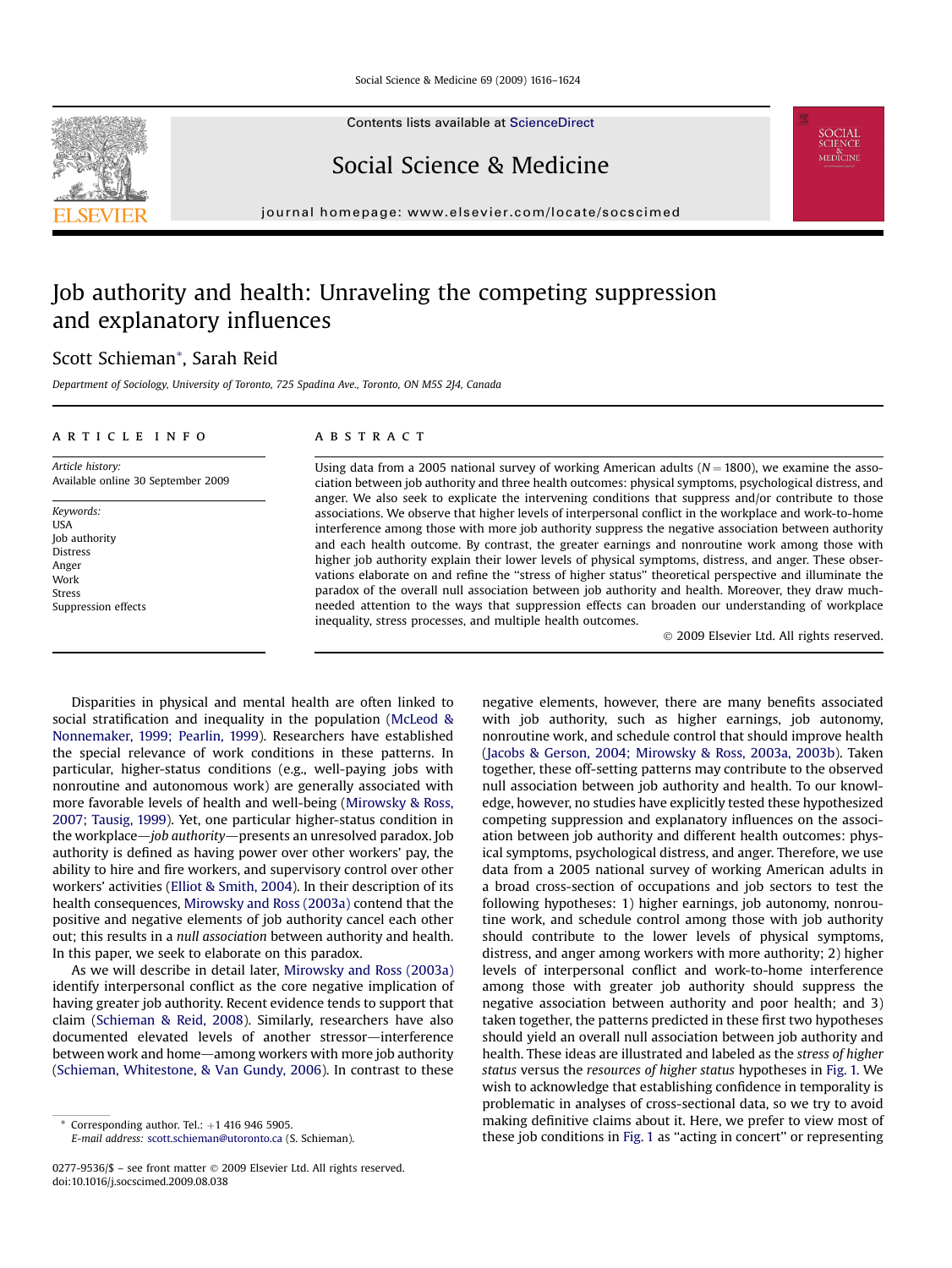<span id="page-2-0"></span>

Fig. 1. Conceptual framework for the association between job authority and poor health outcomes.

a package of work-related arrangements. The following sections describe our rationale for these hypotheses.

# Theoretical framework

There is little doubt that job authority has traditionally been characterized as ''a highly coveted workplace resource'' due to its association with other workplace rewards like autonomy, schedule control, and opportunities for advancement ([Schieman & Reid,](#page-9-0) [2008; Smith, 2002](#page-9-0)). In this paper, we explore these and other benefits of job authority that likely relate to better health. Simultaneously, however, we expand upon theoretical and empirical perspectives that suggest a potential ''downside'' to job authority; that is, job authority is often associated with many undesirable job demands, including increased interpersonal conflict and demands that cause strain in the work–family interface ([Hodson, Roscigno, &](#page-9-0) [Lopez, 2006; Schieman & Glavin, 2008; Schieman & Reid, 2008\)](#page-9-0). In turn, these conditions may contribute to poorer health. Thus, we seek to advance knowledge in this area by documenting the ways that job authority can be a benefit and a burden. The explication of the effects of authority on non-labor market outcomes is an especially relevant extension of traditional inquiry in the social stratification–health literature. In the following sections, we outline broad theoretical reasons for the complex relationship between job authority and health-focusing on the potential counterbalancing influences of rewards (the upsides) and demands (the downsides) of job authority.

# The upsides of job authority

There are compelling reasons to suspect that some workplace conditions associated with job authority-especially higher earnings, greater job autonomy, nonroutine work, and schedule control—contribute to lower levels of physical symptoms, distress, and anger among those with greater authority in the workplace ([Mirowsky & Ross, 2003a\)](#page-9-0). For these conditions to explain the authority–health association, two interlocking patterns are necessary: 1) earnings, autonomy, nonroutine work, and schedule control must be associated with better physical and mental health; and 2) individuals with more authority should report higher levels of those workplace conditions.

The health benefits of higher earnings, job autonomy, nonroutine work, and schedule control are well-established ([McLeod &](#page-9-0) [Nonnemaker, 1999; Mirowsky & Ross, 2003a, 2003b; Schieman,](#page-9-0) [2002\)](#page-9-0), which is hardly surprising given the ''resource'' nature of these work conditions. In fact, work characteristics that are linked to more freedom, decision-making latitude, and control over one's own and others' work seem to be among the most influential work attributes for positive well-being [\(Mirowsky & Ross, 2003a; Tausig,](#page-9-0) [1999; Warr, 2005\)](#page-9-0). These job conditions and their link to health are rooted in [Karasek's \(1979\)](#page-9-0) influential framework of job stress-the "iob demands–control" model—which predicts that higher levels of job control are beneficial for overall well-being. Different aspects of job control are relevant here. For example, autonomous work involves freedom from the direction and control of others. Likewise, nonroutine work activities typically involve freedom of thought, decision-making latitude, problem-solving and learning opportunities, including tasks that are interesting and engaging (i.e., not boring or repetitive) ([Mirowsky & Ross, 2007; Ross & Van Willigen,](#page-9-0) [1997\)](#page-9-0). Schedule control involves the degree to which individuals have control over the timing of work [\(Golden, 2001](#page-8-0)). These resources have typically been organized under the broad conceptual frame of "job control," which involves "the working individual's potential control over his tasks and his conduct during the working day'' [\(Karasek, 1979](#page-9-0): 289). In the bulk of analyses of the demands–control model, decision-making latitude and autonomy have been the quintessential indicators of job control [\(Bakker &](#page-8-0) [Demerouti, 2007\)](#page-8-0). In our study, however, we expand the conceptual frame of ''control'' by focusing on the control of others' work-job authority.

Theory and evidence suggest that job authority is associated with higher levels of an array of other work-related resources. First and foremost, job authority represents a salient symbol of social status in the workplace ([Elliot & Smith, 2004; Smith, 2002\)](#page-8-0). Workers with authority are likely to be involved in strategic decision-making, assertive leadership behaviors, and have greater responsibility for the vital operations that shape the course and success of the organization ([Hambrick, Finkelstein, & Mooney,](#page-9-0) [2005; Spaeth, 1985; Wright, Baxter, & Birkelund, 1995](#page-9-0)). They are more likely to solve problems, make judgments, and control the work of others to achieve goals [\(Hodson, 2001\)](#page-9-0). In turn, greater personal, social, and pecuniary rewards are afforded to those with higher status [\(Mirowsky & Ross, 2003b](#page-9-0)). Job authority represents a ''highly coveted workplace resource'' because of its link to other desired conditions such as greater earnings, job autonomy, nonroutine work, and schedule control [\(Reskin & Ross, 1992; Ross &](#page-9-0) [Mirowsky, 1996; Ross & Reskin, 1992; Schieman et al., 2006; Smith,](#page-9-0) [2002\)](#page-9-0). Collectively, as shown in Fig. 1, these ideas provide the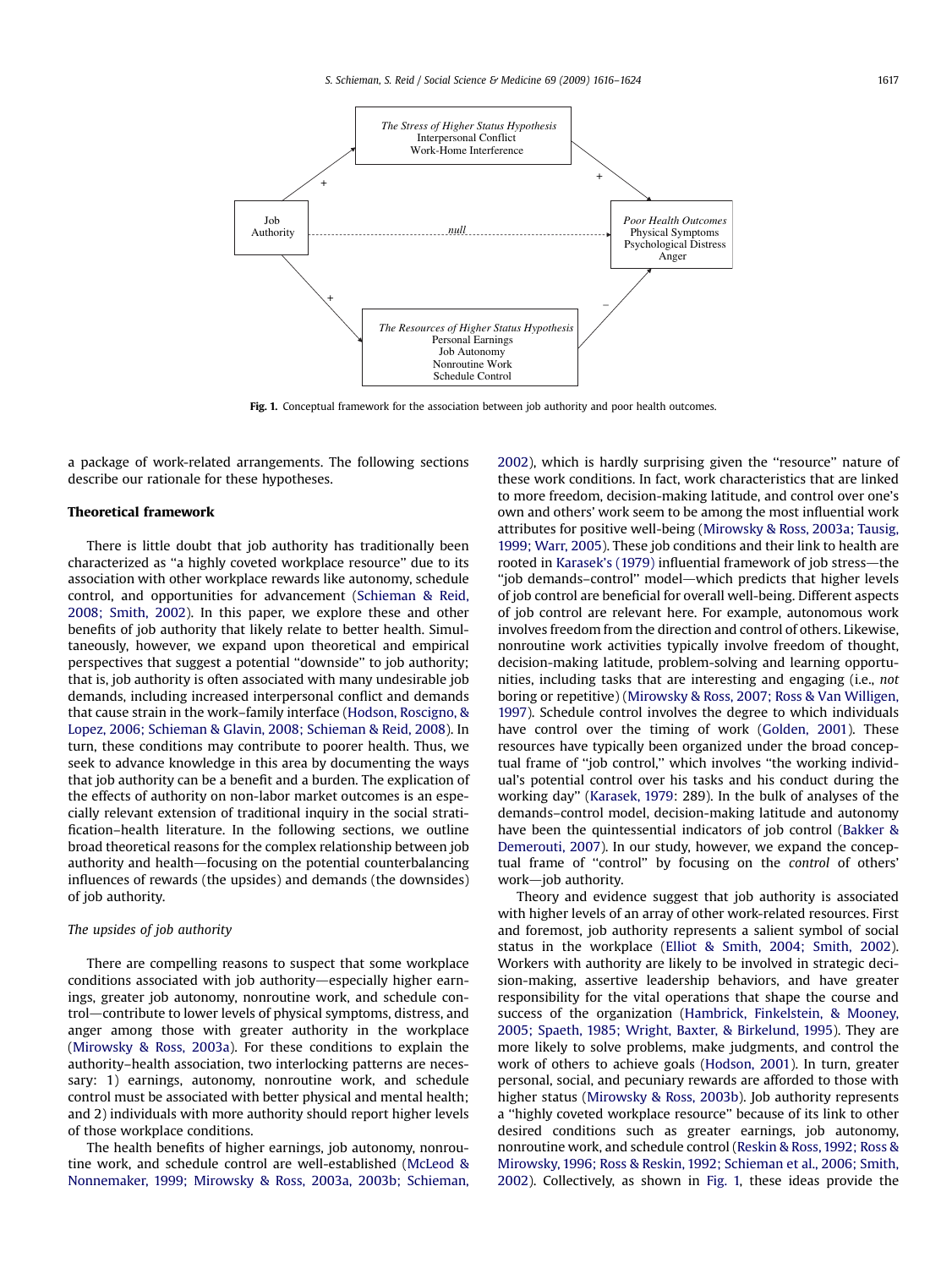central rationale behind the resources of higher status hypothesis: Job authority should have a more favorable association with health because of its link to an array of resource-related workplace conditions.

# The downsides of job authority

We hypothesize that interpersonal conflict at work and workto-home interference both function to suppress the association between job authority and health. If so, two interlocking patterns are necessary: 1) interpersonal conflict and work-to-home interference must be associated with higher levels of physical symptoms, distress, and anger; and 2) job authority must be associated positively with interpersonal conflict and work-to-home interference. There is solid evidence for the first pattern. Although there is little doubt that the workplace is often a source of support and solidarity [\(Hodson, 2001\)](#page-9-0), the frequency of incivility, bullying, resistance, and need for negotiation also makes the workplace one of the most interpersonally frustrating role contexts ([Andersson &](#page-8-0) [Pearson, 1999; Glomb, 2002; Hodson et al., 2006\)](#page-8-0). Interpersonal conflict at work involves individuals' perceptions of exposure to negative forms of interaction that range from minor disagreements to more severe altercations, including violations of and/or insults to the self, perceptions of injustice or unfairness, goal impediments, incompetence, unreasonable demands, and being the target of another person's verbal or physical antagonism [\(Cortina, Magley,](#page-8-0) [Williams, & Langhout, 2001; Fitness, 2000; Frone, 2000; Hodson,](#page-8-0) [2008; Sims, 2005; Spector & Jex, 1998](#page-8-0)). The deleterious physical and mental health consequences of interpersonal conflict in the workplace are well-documented ([Kramer, 1999; Pousette & Hanse,](#page-9-0) [2002; Sloan, 2004\)](#page-9-0).

Is job authority associated with interpersonal conflict at work? Job authority delineates the parameters of power and status because it affords sanctioning, supervising, and decision-making control over others [\(Smith, 2002\)](#page-9-0). Individuals with authority often hold the responsibility to hire and fire others, and influence others' pay [\(Elliot & Smith, 2004](#page-8-0)). Moreover, leaders in the workplace typically control an array of conditions that influence the quality of work life for others ([Kelloway, Savanathan, Francis, & Barling,](#page-9-0)  $2005$ ). The power to distribute rewards and punishments—and dictate the work of others-will likely incite some degree of interpersonal discord. Those with authority often confront resistance, non-compliance, and unsatisfactory performance [\(Hodson,](#page-9-0) [2001; Ross & Reskin, 1992](#page-9-0)); moreover, they are usually in charge of managing it ([Friedman, Tidd, Currall, & Tsai, 2000](#page-8-0)). In their description of the potential health consequences of job authority, [Mirowsky and Ross \(2003a\)](#page-9-0) argue that the main reason for its negative elements involves interpersonal conflict:

[H]aving authority means being responsible for the actions and accomplishments of others. A person who supervises or manages others must get them to cooperate and produce. That invariably creates frustration and conflict. No amount of authority changes the fact that individuals themselves decide what they do, and may lack the ability to accomplish things they willingly try. Even so, a person who judges and decides what others should do bears responsibility for the success of their actions and efforts. In a hierarchy those responsibilities go in both directions, to persons higher up as well as to persons lower down. Decision-makers often feel apprehension about how things will turn out and tension about resolving the conflicting interests of others higher and lower in the organization. When things go poorly, guilt, shame, anger and resentment often mingle with disappointment and fear of consequences [\(Mir](#page-9-0)[owsky & Ross, 2003a](#page-9-0): 123).

Collectively, these ideas predict that job authority should be associated with higher levels of interpersonal conflict at work; recent evidence confirms this pattern [\(Schieman & Reid, 2008\)](#page-9-0). Thus, in conjunction with theoretical and empirical evidence for the conflict–health association described above, we propose the first part of the stress of higher status hypothesis: Higher levels of interpersonal conflict at work among those with more job authority should suppress their lower levels of physical symptoms, distress, and anger.

The second part of the stress of higher status hypothesis is that higher levels of work-to-home interference among those with job authority should also suppress the negative association between job authority and poor health. Work-to-home interference involves the extent that individuals perceive that one domain interferes with the responsibilities and expectations of other spheres, competing for individuals' finite amounts of time and energy ([Greenhaus & Parasuraman, 1987](#page-8-0)). The ''stress of higher status'' perspective argues that some conditions that typify positions of greater responsibility and importance at work may increase blurring of borders between work and nonwork life-job authority is one of these conditions ([Schieman et al., 2006](#page-9-0)). [Coser's \(1974\)](#page-8-0) characterization of work as a ''greedy institution'' and [Blair-Loy's](#page-8-0) [\(2003\)](#page-8-0) concept of the ''work devotion schema'' are useful because they underscore the higher levels of responsibility, involvement, and emotional allegiance expected of workers in higher status positions. Collectively, these conditions often contribute to forms of role interference that emanate from the work domain ([Jacobs &](#page-9-0) [Gerson, 2004; Milliken & Dunn-Jensen, 2005](#page-9-0)). Moreover, the welldocumented deleterious health consequences of work-to-home interference (e.g., [Bellavia & Frone, 2005\)](#page-8-0) provide an additional rationale for second part of the stress of higher status hypothesis: Higher levels of work-to-home interference among those with more job authority should suppress their lower levels of physical symptoms, distress, and anger.

Taken together, although we know that both interpersonal conflict and work–nonwork interference are associated with more distress and physical symptoms, and that job authority tends to be associated with more interpersonal conflict and WFI, we do not have any apriori insights about the relative strength of their influence as stressors and suppression influences.

# **Methods**

# Sample

To test these ideas, we analyze data from telephone interviews with 1800 adults in the United States. Data were collected in 2005 as part of the Work, Stress, and Health (WSH) survey. To be eligible for the study, participants had to be 18 years of age or older in the paid labor force and sufficiently fluent in English in order to complete the interview. We were able to successfully interview 70.8 percent of eligible respondents. To obtain the sample, we used a list-assisted random digit dialing selection drawn proportionally from all 50 states from GENESYS Sampling Systems. The sampling approach employed the list  $+1$  method, which tends to yield a higher proportion of productive numbers ([Lepkowski, 1988\)](#page-9-0). Listassisted random digit dialing is widely accepted now by most social survey research organizations as a cost-effective alternative to the pure random digit dialing methods originally developed by [Waksberg \(1978\).](#page-9-0) List-assisted random digit dialing increases the probability of encountering residential numbers while minimizing the biases often associated with non-traditional random digit dialing techniques. For our study, GENESYS generated a sample from 50 states that was drawn in proportion to the distribution of households. The total sample was based on the following four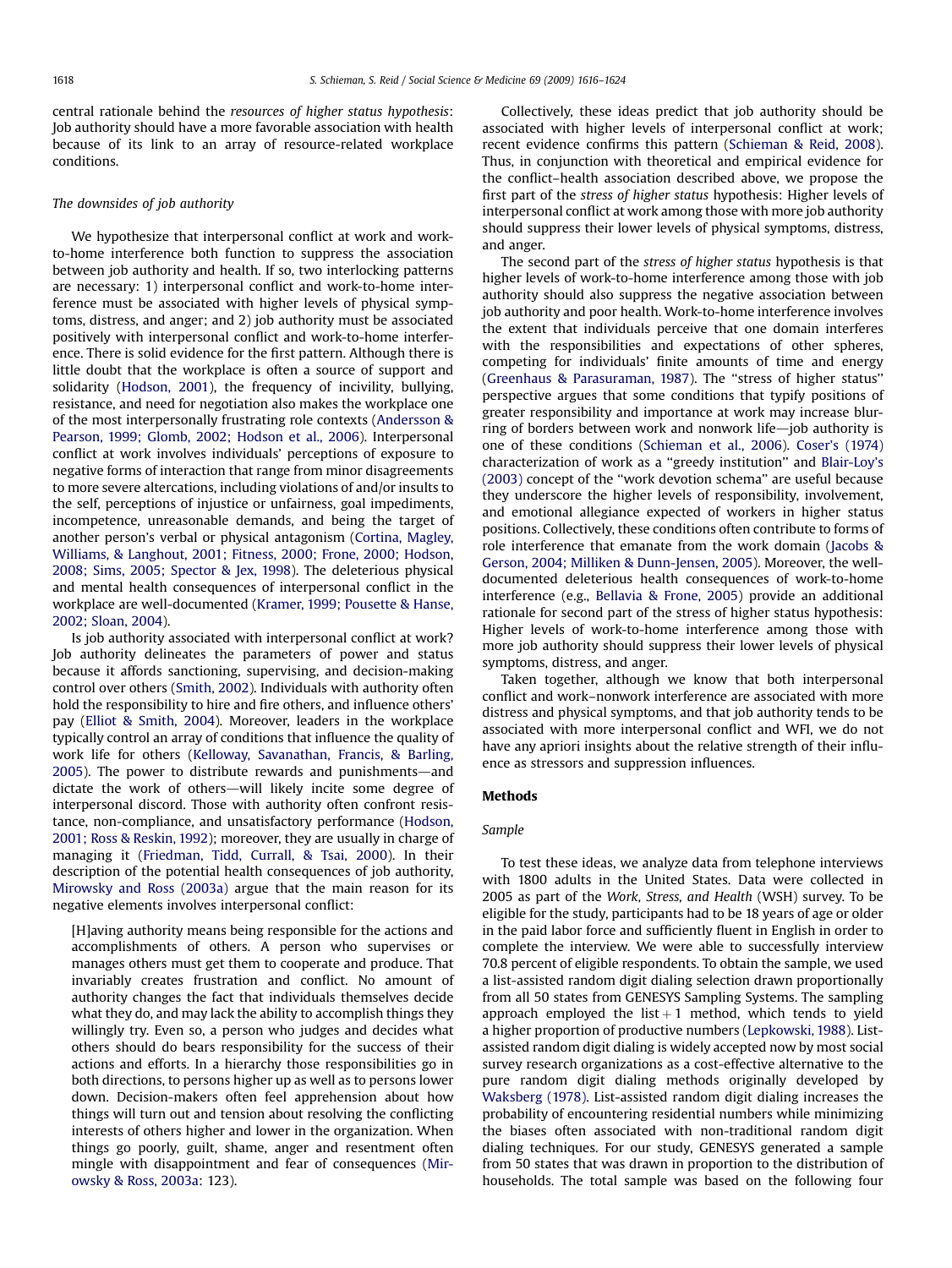criteria: (1) telephone numbers associated with residential households, (2) households agreeing to answer the screening questions, (3) successfully screened households that have one or more adult members who are currently working, and (4) eligible households with a subsampled adult who agreed to participate in the interview. Finally, ethics approval for the study was obtained through the University of Toronto's institutional review board.

# Focal measures: outcomes

# Physical symptoms

We asked participants the number of days in the past seven days that they had ''headaches,'' ''stomach pain or problems like indigestion or heartburn," "chest pain or rapid heart beat," "neck or back pain,'' ''muscle aches, soreness, or stiffness,'' and ''felt tired or run down.'' We averaged the items to create the physical symptoms index ( $\alpha$  = .70). This index (and the two described below for distress and anger) uses items that are similar to those used in published research (i.e., [Mirowsky & Ross, 2003a, 2003b](#page-9-0)).

#### Psychological distress

We measured distress by asking participants the number of days in the past seven days that they ''felt that everything was an effort,'' ''felt sad,'' ''had trouble getting to sleep or staying asleep,'' ''had trouble keeping your mind on what you were doing,'' ''couldn't get going,'' ''were unable to shake the blues,'' ''worried a lot about little things,'' and ''felt anxious or tense.'' We averaged the items to create the distress index ( $\alpha = .85$ ).

#### Anger

We measured anger by asking participants the number of days in the past seven days that they "felt annoyed or frustrated," "felt angry," "felt very critical of others," "yelled at someone or something," and "lost your temper." We averaged the items ( $\alpha = .78$ ).

#### Focal measures: primary predictor

#### Job authority

We use four items to assess job authority: ''Do you influence or set the rate of pay received by others?'' ''Do you have the authority to hire or fire others?'' ''Do you supervise or manage anyone as part of your job?'' And, if they reported ''yes'' to the last question then we asked: ''Do any of those individuals supervise or manage others?'' We coded ''no'' responses as 0 and ''yes'' responses as 1. To create the index, we summed these responses. These items are similar to those in other studies (e.g., [Elliot & Smith, 2004; Reskin &](#page-8-0) [Ross, 1992; Smith, 2002\)](#page-8-0).

# Focal measures: intervening variables in the predictor–outcome relationship

# Personal income

Income is assessed with the question: ''For the complete year of 2004, what was your total personal income, including income from all of your paid jobs, before taxes?'' Given the highly skewed nature of the distribution, we logged income in the regression analyses. Some readers may wonder about item non-response. The response rate for the personal income question is roughly 97 percent. We took special care to try to reduce missing values for income by using a variety of approaches, including a specific introduction to the income question (at the very end of the survey) that reminded participants about the importance of confidentiality—and our efforts to ensure this. In addition, we provided broader income categories for individuals who refused or didn't know their exact income. This method substantially improved the overall item

response. We recoded these responses as the middle value of the income category; all cases that originally had missing values were flagged in analyses with a 0/1 missing dummy.

# Job autonomy

One item asks: ''How often does someone else decide how you do your work?'' Response choices are ''never'' (1), ''rarely'' (2), "sometimes" (3), and "frequently" (4). We reverse-coded the responses; higher scores indicate more job autonomy.

#### Nonroutine work

To measure nonroutine work activity, we asked five items that blend themes associated with decision-making, creative problemsolving and learning opportunities, and engaging (not boring, repetitive) work: ''How often do you have the chance to solve problems?''; ''How often do you have the chance to learn new things?''; ''How often does time feel like it is dragging at work?'' (reverse-coded); ''How often do you do the same things over and over again?'' (reverse-coded); and ''How often do you make decisions on what needs to be done?" Response choices are "never" (1), "rarely" (2), ''sometimes'' (3), and ''frequently'' (4). We averaged the items; higher scores indicate higher levels of nonroutine work ( $\alpha = .57$ ).

#### Schedule control

One question asks about schedule control: ''Who usually decides when you start and finish work each day at your main job? Is it someone else, or can you decide within certain limits, or are you entirely free to decide when you start and finish work?'' We coded responses as ''no schedule control'' (0), ''limited control'' (1), and ''full control'' (2). In regression analyses, individuals with no schedule control are the omitted/contrast category. This item captures the conceptualization of schedule control offered by [Golden \(2001\):](#page-8-0) the extent that workers have control of the start and/or finish times of work (also see [Jacobs & Gerson, 2004\)](#page-9-0).

#### Work hours

We included a measure of the total hours per week of work. Although we do not explicitly identify its role in our overall conceptual framework, we include hours in the analyses because of its potential correspondence with other work-related conditions. However, because of its likely overlap with other focal work-related conditions, we decided to include it in models alongside these other focal measures instead of with the other basic control measures.

# Focal measures: suppressors of the predictor–outcome relationship

#### Interpersonal conflict in the workplace

Drawing upon on a comprehensive review of qualitative and quantitative studies (see for example: [Cortina et al., 2001; Donovan,](#page-8-0) [Drasgow, & Munson, 1998; Frone, 2000; McCann, Russo, &](#page-8-0) [Benjamin, 1997; Neuman & Baron, 1998; Sims, 2005; Spector & Jex,](#page-8-0) [1998\)](#page-8-0), we developed items to create a new measure interpersonal conflict in the workplace. These items involve perceptions of exposure to negative forms of interaction that range from minor disagreements to more severe altercation, including violations of and/or insults to the self, perceptions of injustice, inequity, or unfairness, goal impediments or thwarted aims, incompetence, and being the target of another person's verbal or physical antagonism or aggression. To operationalize this construct, we asked participants to report the extent of exposure to a variety of interpersonal problems in the past 30 days with the following eight items: 1) ''someone treated you unfairly,'' 2) ''someone blamed or criticized you for something that wasn't your fault,'' 3) ''someone did not do the work that needed to be done or did it in a sloppy or incompetent way,'' 4) ''someone got annoyed or angry with you,''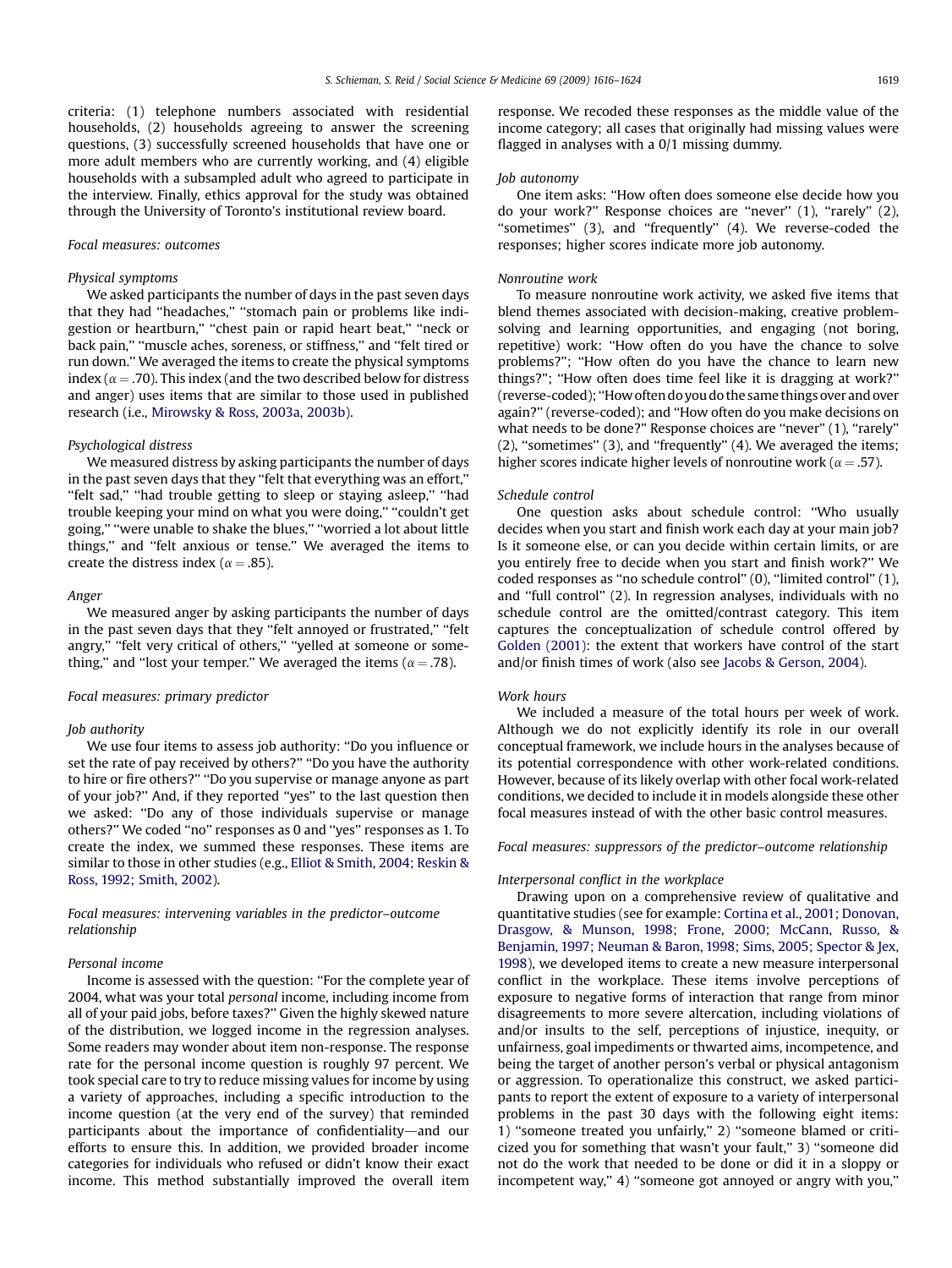5) ''someone gossiped or talked about you behind your back,'' 6) ''someone teased or nagged you,'' 7) ''someone gave you unclear directions about work you needed to do," and 8) "someone made too many demands on you.'' Response choices are coded as (0) ''no'' and (1) "yes." We summed responses to create the index of exposure to interpersonal conflict in the workplace ( $\alpha = .72$ ). This index appears in recently published research ([Schieman & Reid, 2008\)](#page-9-0).

# Work-to-home interference

Three items assess work-to-home interference: ''How often does your job interfere with your home or family life?'', ''How often does your job interfere with your social or leisure activities?'' and ''How often do you think about things going on at work when you are not working?'' Response choices are (1) never, (2) rarely, (3) sometimes, (4) frequently. We averaged the items to create the index such that higher scores indicate more work-to-home interference ( $\alpha = .68$ ). These items are similar to those used in other studies, including the National Comorbidity Study (see [Bellavia & Frone, 2005](#page-8-0): 146).

# Control measures

#### Gender

Gender is coded as men (0) and women (1).

# Age

Age is measured in years.

# Race

We contrast non-Hispanic White with African Americans and ''other.''

### Marital and parental statuses

Number of children younger than 18 in the household.

#### Education

Education is coded as less than high school (1), high school graduate/GED (2), specialized (vocational) training (3), some college but no degree earned (4), Associate's Degree (2-year) (5), college graduate (BA, BS)  $(6)$ , and post graduate—advanced degree (MA, PhD) (7).

# **Occupation**

To assess occupation, participants were asked about the job title of the ''main job at which you worked last week.'' This question refers to participants' main place of employment; that is, the one that they spend most time at. Participants were also asked about some of their main duties in order to more accurately code responses. Using the open-ended information provided, responses are coded into five main categories in accordance with the Bureau of Labor Statistics codes. In regression analyses, we contrast the modal category of ''administrative'' (technical, sales, and administrative support occupations) with ''professional'' (managerial and professional specialty occupations), ''service'' (service occupations), "craft" (precision production, craft, and repair occupations), and "labor" (operators or laborers).

## Job sector

We assessed participants' job sector by contrasting (in regression analyses) the modal category of ''private for-profit company'' with "government," "non-profit organization including tax-exempt or charitable organizations,'' and ''self-employed/family business.''

# Numbers of coworkers and customers/clients

In two separate questions, participants were asked the number of coworkers and the number of customers or clients (someone to whom they provide a service) at their place of employment. These variables are coded as counts.

Table 1 provides basic summary/descriptive statistics for all variables in the analyses.

# Plan of analyses

In the first part of our analyses, we use ordinary least squares (OLS) regression techniques to assess the ways that job authority is associated with each of the focal independent variables. The first two models regress the two hypothesized suppressors-interpersonal conflict at work and work-to-home interference-on job authority. The next four models regress each hypothesized explanatory variable—income, autonomy, nonroutine work, and schedule control-on job authority. All models adjust for sex, age, race, education, marital status, number of children under 18 in the household, occupation, job sector, and numbers of coworkers and customers/clients. These results are shown in [Table 2](#page-6-0).

The second part of our analyses tests the hypotheses about the competing suppression versus explanatory effects of our focal independent variables in the association between job authority and health. The base model regresses the focal dependent health measure (e.g., physical symptoms) on job authority; all models adjust for the control measures described above. To reiterate, we hypothesize that this initial model should reveal a null association between job authority and health. In the second model, we include interpersonal conflict and work-to-home interference to test the stress of higher status hypothesis. A negative and statistically significant association between job authority and health would indicate support for the stress of higher status hypothesis. Next, model 3 tests the resources of higher status hypothesis by including

#### Table 1

Descriptive statistics for analytic variables ( $N = 1800$ ).

| Variable                    | M     | <b>SD</b> | Range        |
|-----------------------------|-------|-----------|--------------|
| Dependent variables         |       |           |              |
| Physical health             | 1.77  | 1.36      | $0 - 7$      |
| <b>Distress</b>             | 1.81  | 1.60      | $0 - 7$      |
| Anger                       | 1.64  | 1.40      | $0 - 7$      |
| Focal measures              |       |           |              |
| Job authority               | .88   | 1.18      | $0 - 4$      |
| Interpersonal conflict      | 2.48  | 2.09      | $0 - 8$      |
| Work-to-home interference   | 2.53  | .82       | $1 - 4$      |
| Personal income (logged)    | 3.43  | .83       | $.18 - 8.22$ |
| Nonroutine work             | 2.86  | .52       | $1 - 4$      |
| Autonomy                    | 2.56  | 1.00      | $1 - 4$      |
| Some schedule control       | .31   |           | $0 - 1$      |
| Full schedule control       | .22   |           | $0 - 1$      |
| Hours                       | 42.27 | 13.91     | $2 - 120$    |
| Basic control measures      |       |           |              |
| Women                       | .59   |           | $0 - 1$      |
| Age                         | 43.51 | 13.21     | $18 - 94$    |
| African-American            | .15   |           | $0 - 1$      |
| Other race                  | .13   |           | $0 - 1$      |
| Previously married          | .20   |           | $0 - 1$      |
| Never married               | .25   |           | $0 - 1$      |
| Number of children          | 1.76  | 1.44      | $0 - 5$      |
| Education                   | 5.19  | 1.95      | $1 - 8$      |
| Administrative              | .35   |           | $0 - 1$      |
| Service                     | .18   |           | $0 - 1$      |
| Craft                       | .07   |           | $0 - 1$      |
| Labor                       | .10   |           | $0 - 1$      |
| Government                  | .21   |           | $0 - 1$      |
| Non-profit                  | .10   |           | $0 - 1$      |
| Family business             | .03   |           | $0 - 1$      |
| Number of coworkers         | 13.67 | 44.77     | $0 - 500$    |
| Number of customers/clients | 32.16 | 86.79     | $0 - 500$    |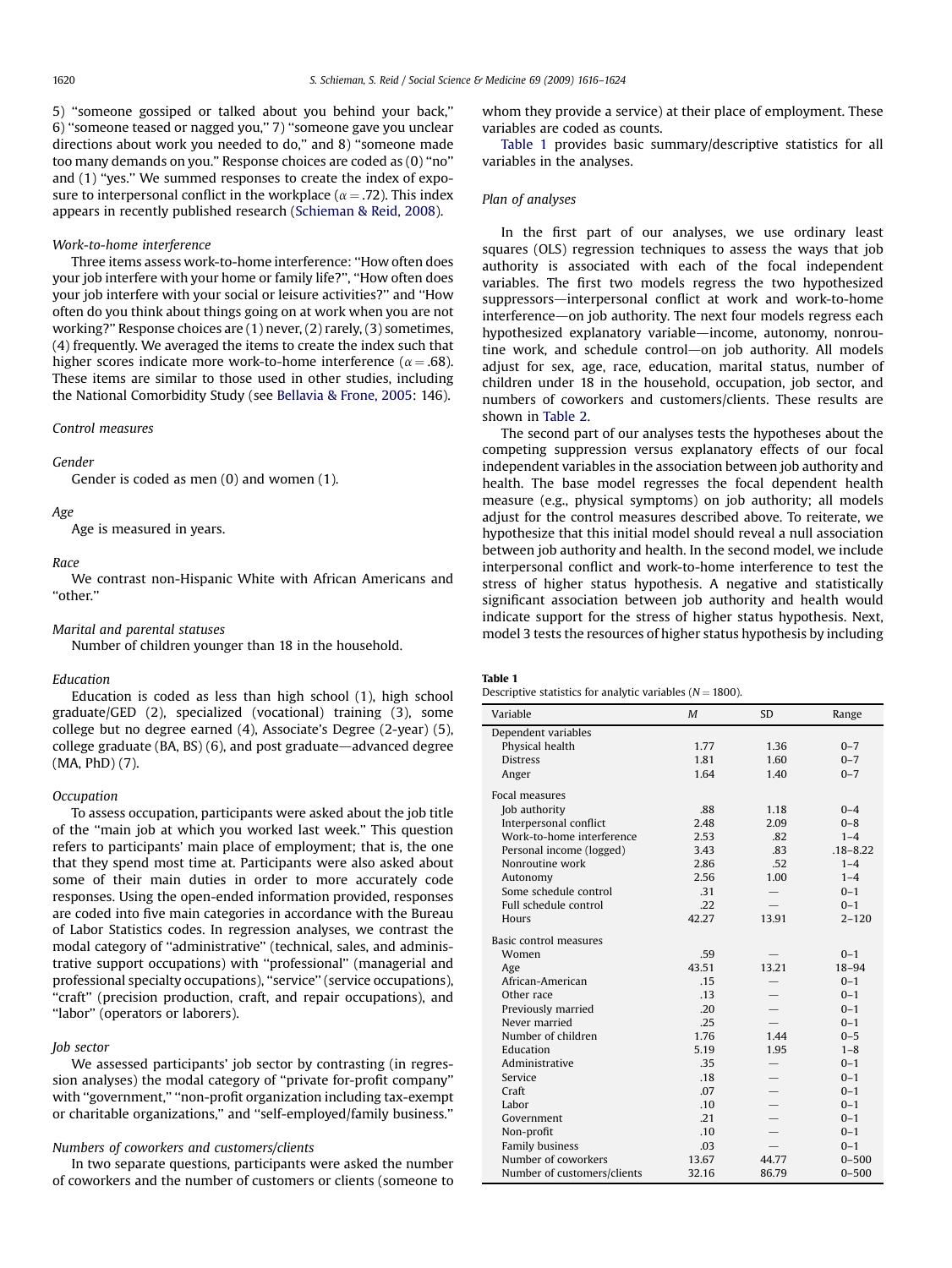#### <span id="page-6-0"></span>Table 2

The relationships between job authority and all focal measures.

| Variable <sup>a</sup>  | Unstandardized regression<br>coefficient (standard error) |
|------------------------|-----------------------------------------------------------|
| Interpersonal conflict | $.267(.043)$ ***                                          |
| Work-home interference | $.153(.016)$ ***                                          |
| Personal income        | $.147(.014)$ ***                                          |
| Nonroutine work        | $.091(.009)$ ***                                          |
| Job autonomy           | $.069(.020)$ **                                           |
| Schedule control       | $.155(.015)$ ***                                          |
| Work hours             | $2.539(.273)***$                                          |

\*\*p < .01; \*\*\*p < .001 (two-tailed test).

Each of these variables is regressed on job authority in separate models. All models adjust for sex, age, race, education, marital status, number of children, occupation, job sector, and numbers of coworkers and customers/clients  $(N = 1800)$ .

income, job autonomy, nonroutine work, and schedule control. If the inclusion of these conditions reduces the authority–health association to statistical nonsignificance, this would indicate support for the resources of higher status hypothesis. It is plausible to observe patterns that support both the stress of higher status and the resources of higher status hypotheses; moreover, these competing patterns should contribute to the null association between job authority and health.

# Results

# Job authority and focal independent measures

The analyses reported in Table 2 indicate that job authority is associated with higher levels of the following work-related conditions: interpersonal conflict, work-to-home interference, income, nonroutine work, job autonomy, schedule control, and work hours. All of these models adjust for control measures. Thus, the typical worker with higher levels of authority is one who is well-paid in more autonomous, nonroutine work. The typical worker with job authority tends to enjoy more schedule control, but they also work longer hours and report more interpersonal conflict and work-tohome interference. These preliminary findings provide the first set of patterns necessary toward finding support for the competing stress versus resources of higher status hypotheses described above. Our next set of analyses tests those hypotheses.

#### Physical symptoms

As expected, model 1 in Table 3 reveals a null association between job authority and the physical symptoms index. However, in model 2, we observe that the association between job authority and physical symptoms becomes negative and statistically significant with the inclusion of interpersonal conflict at work and workto-home interference. This suppression effect occurs because of two interrelated patterns: 1) as we reported above, job authority is associated positively with interpersonal conflict and work-to-home interference; and 2) both of those conditions are associated with higher levels of physical symptoms. Comparing models 1 and 2, the inclusion of these two conditions reverses the sign of the coefficient from positive and statistically nonsignificant to negative and significant.

Having established these suppression effects and support for the stress of higher status hypothesis, we now turn our attention to the conditions that might contribute to this negative association. As shown in model 3, the inclusion of the conditions associated with the resources of higher status hypothesis completely ''explain away'' the negative relationship between job authority and health that appeared in model 2. Two interrelated patterns contribute to

#### Table 3

Regression of physical symptoms on job authority and focal work-related conditions.

|                                    | Model 1    | Model 2            | Model 3            |
|------------------------------------|------------|--------------------|--------------------|
| Focal associations                 |            |                    |                    |
| Job authority                      | .004(.027) | $-.073**(.027)$    | $-.015(.029)$      |
| Interpersonal conflict             |            | $.117***(.015)$    | $.115***(.017)$    |
| Work-to-home interference          |            | $.298***$ $(.041)$ | $.325***$ $(.042)$ |
| Personal income (logged)           |            |                    | $-.114**(.046)$    |
| Nonroutine work                    |            |                    | $-.345***$ (.067)  |
| Autonomy                           |            |                    | .018(.031)         |
| Some schedule control <sup>a</sup> |            |                    | $-.134(.072)$      |
| Full schedule control <sup>a</sup> |            |                    | $-.121(.085)$      |
| Hours                              |            |                    | $-.002(.002)$      |
| Constant                           | 2.388      | 1.226              | 2.435              |
| $R^2$                              | .073       | .150               | .170               |

\*\* $p < .01$ ; \*\*\* $p < .001$  (two-tailed test).

Note: Unstandardized regression coefficients with standard errors shown in parentheses. All models adjust for sex, age, race, education, marital status, number of children, occupation, job sector, and numbers of coworkers and customers/clients  $(N = 1800)$ .

<sup>a</sup> Compared to no schedule control.

these mediating mechanisms: 1) job authority is associated with higher levels of income and nonroutine work; and 2) both of those conditions are associated with lower levels of physical symptoms. Comparing models 2 and 3, the inclusion of these conditions substantially reduces the size of the negative job authority coefficient and the effect is no longer statistically significant. Collectively, these patterns unravel the competing suppression and explanatory mechanisms in the stress versus resources of higher status hypotheses that, in turn, yield a total null association between job authority and the physical health symptoms index.

# Psychological distress

As we observed for physical symptoms, model 1 in Table 4 reveals a null association between job authority and psychological distress. However, in model 2, the association between authority and distress becomes negative and significant with the inclusion of interpersonal conflict and work-to-home interference. That is, the inclusion of those conditions changes the size of the job authority coefficient from statistical nonsignificance in model 1 to significance in model 2. This suppression effect parallels those observed

#### Table 4

Regression of psychological distress on job authority and focal work-related conditions.

|                                    | Model 1 | Model 2                        | Model 3          |
|------------------------------------|---------|--------------------------------|------------------|
| Focal associations                 |         |                                |                  |
| Job authority                      |         | $-.030(.032)$ $-.136***(.031)$ | $-.064(.033)$    |
| Interpersonal conflict             |         | $.122***(.018)$                | $.126***(.018)$  |
| Work-to-home interference          |         | $.477***$ (.047)               | $.512***$ (.048) |
| Personal income (logged)           |         |                                | $-.144**(.052)$  |
| Nonroutine work                    |         |                                | $-.609***(.077)$ |
| Autonomy                           |         |                                | .060(.036)       |
| Some schedule control <sup>a</sup> |         |                                | $-.133(.082)$    |
| Full schedule control <sup>a</sup> |         |                                | .018(.097)       |
| Hours                              |         |                                | $-.002(.003)$    |
| Constant                           | 2.575   | .907                           | 2.748            |
| $R^2$                              | .082    | .181                           | .217             |

\*\*p < .01; \*\*\*p < .001 (two-tailed test).

Note: Unstandardized regression coefficients with standard errors shown in parentheses. All models adjust for sex, age, race, education, marital status, number of children, occupation, job sector, and numbers of coworkers and customers/clients  $(N = 1800)$ .

<sup>a</sup> Compared to no schedule control.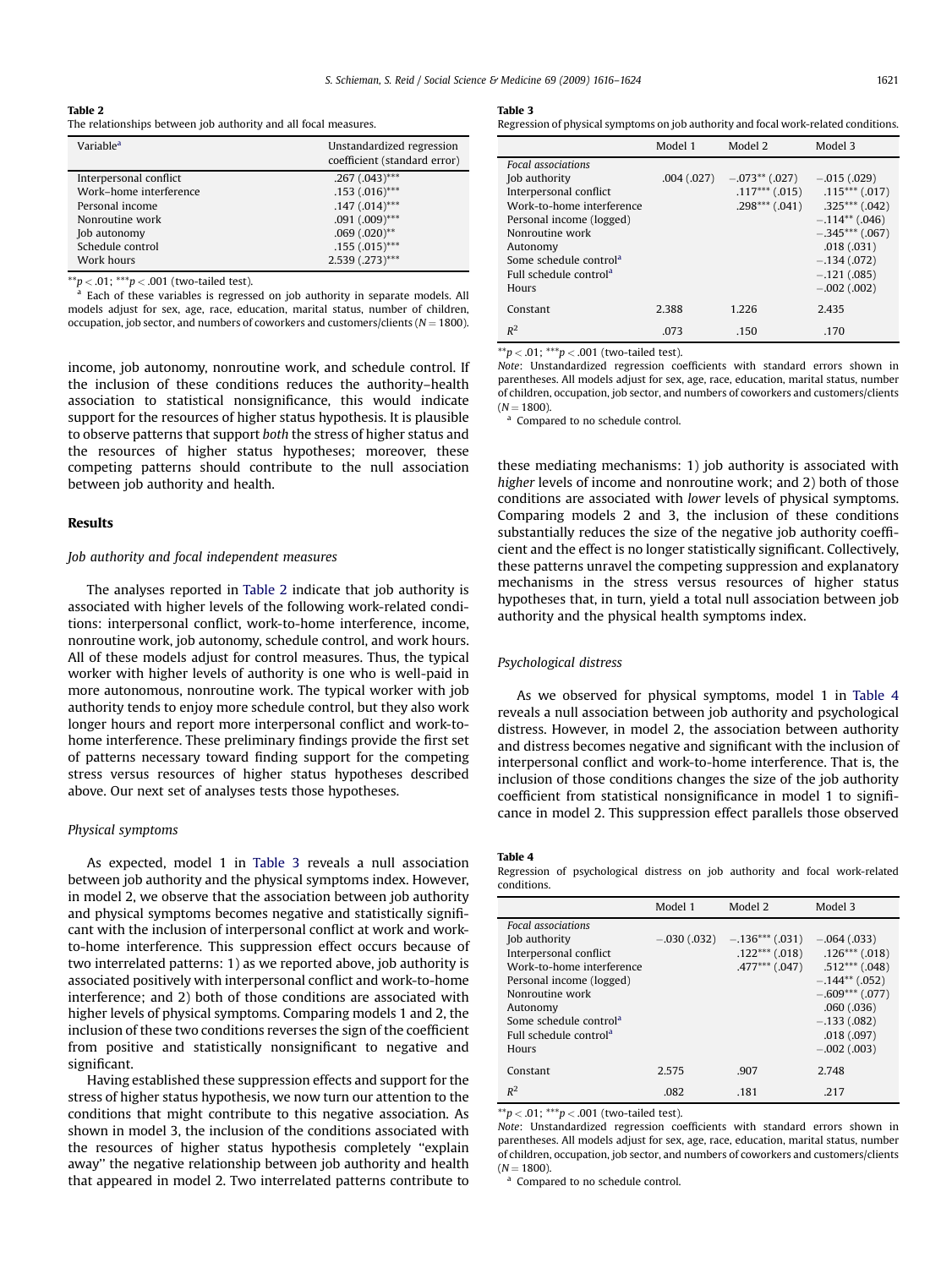for physical symptoms, although it is somewhat larger. Taken together, these patterns lend further support for the stress of higher status hypothesis.

Next, turning to our test of the resources of higher status hypothesis, we observe in model 3 that the inclusion of income and nonroutine work reduce the size of the negative association between job authority and distress in model 2 to statistical nonsignificance. Higher earnings and more nonroutine work among those with greater job authority fully explain why they report lower levels of psychological distress. Collectively, these observations lend further support for our hypothesis that competing suppression and explanatory forces contribute to the total null association between job authority and psychological distress.

# Anger

The patterns observed for anger are similar to those described for physical symptoms and distress. Model 1 in Table 5 reveals a null association between job authority and anger. However, in model 2, the association between authority and anger becomes negative and significant with the inclusion of interpersonal conflict and work-to-home interference. These patterns lend further support for the stress of higher status hypothesis. Next, turning to our test of the resource of higher status hypothesis, we observe in model 3 that the inclusion of nonroutine work reduces the size of the negative job authority–anger association in model 2 to statistical nonsignificance. More nonroutine work among those with greater job authority explains why they have lower levels of anger. Taken together, these observations provide further support for our hypothesis that competing suppression and explanatory forces contribute to the total null association between job authority and anger.

Finally, a few side notes deserve brief mention. Some readers may wonder whether or not occupation, job sector, and numbers of coworkers and customers/clients influence the association between job authority and health outcomes. In all three instances with the different dependent variables, we observed null associations with and without controls for occupation, job sector, and numbers of coworkers and customers/clients. In each case, the coefficients for these models were quite similar (analyses available upon request). In addition, we also tested for gender contingencies among the focal associations but did not observe any statistically significant patterns. Job authority is unrelated to health for both

#### Table 5

Regression of anger on job authority and focal work-related conditions.

|                                    | Model 1    | Model 2            | Model 3            |
|------------------------------------|------------|--------------------|--------------------|
| Focal associations                 |            |                    |                    |
| Job authority                      | .005(.028) | $-.084**(.028)$    | $-.047(.029)$      |
| Interpersonal conflict             |            | $.132***$ $(.016)$ | $.137***$ $(.016)$ |
| Work-to-home interference          |            | $.350***$ (.041)   | $.374***$ $(.043)$ |
| Personal income (logged)           |            |                    | $-.042(.047)$      |
| Nonroutine work                    |            |                    | $-.437***(.069)$   |
| Autonomy                           |            |                    | .045(.032)         |
| Some schedule control <sup>a</sup> |            |                    | .028(.073)         |
| Full schedule control <sup>a</sup> |            |                    | .130(.087)         |
| Hours                              |            |                    | $-.003(.003)$      |
| Constant                           | 2.771      | 1.421              | 2.610              |
| $R^2$                              | .071       | .166               | .186               |

\*\*p < .01; \*\*\*p < .001 (two-tailed test).

Note: Unstandardized regression coefficients with standard errors shown in parentheses. All models adjust for sex, age, race, education, marital status, number of children, occupation, job sector, and numbers of coworkers and customers/clients  $(N = 1800)$ .

<sup>a</sup> Compared to no schedule control.

women and men. Moreover, the intervening mechanisms are similar for women and men.

# Discussion

The present study makes two main contributions to the literature on the links between workplace inequality and health: 1) we document a null association between job authority and three different health outcomes; 2) we demonstrate the ways that work conditions, as organized in our ''stress of higher status'' and ''resources of higher status'' hypotheses contribute to that total null association. More importantly, our observations contribute to theoretical refinements about the nature of work and its influence on stress and health processes. They also expand the traditional focus on social class gradients in health by reframing the benefits and burdens of higher status positions. Specifically, this effort underscores the recognition of a broad class of ''suppression'' patterns in the relationship between some work conditions and health. In the present study, we have sought to expand on the ''stress versus resources of higher status'' perspectives and their competing implications for well-being. In the sections below, we discuss each set of patterns and their relevance for theoretical development in this area of research.

# The stress of higher status versus the resources of higher status?

We find support for the contention that some work-related conditions that are associated with higher status positions (e.g., authority) may have unfavorable consequences for health and wellbeing. Specifically, our observations indicate that workers with more authority tend to report higher levels of exposure to two critical stressors: interpersonal conflict in the workplace and work– home interference. In turn, the deleterious health consequences of these conditions are well-established. By extension, as the stress of higher status hypothesis predicts, once we account for these patterns a negative association between job authority and poor health surfaces. This suppression effect is part of a broad class of patterns that demonstrates some of the downsides to higher status workplace conditions. In this instance, one plausible interpretation is that were it not for their greater exposure to interpersonal conflict and work–home interference, workers with more job authority would report lower levels of poor health compared to their counterparts with less authority.

These observations speak directly to [Mirowsky and Ross's](#page-9-0) [\(2003a\)](#page-9-0) description of the potential health consequences of job authority in which they identify interpersonal conflict as the main culprit for any negative health implications of job authority. Moreover, we have extended that discussion to include an equally important condition: work–home interference. Thus, in addition to its interpersonal consequences, the observation of higher levels of work–home interference among those with greater job authority provides new insights into the ways that stress can mask the health benefits of some work-related conditions. Higher levels of this critical inter-role stressor among people with more authority can detract from their otherwise more favorable health. Future research should investigate the intervening mechanisms that link authority to problems in the work–family interface, as well as their collective influence on levels of health and role functioning. Taken together, these findings shed new light on the ''downside'' of job authority with respect to interpersonal difficulties at work and challenges in navigating the work–home interface, and, ultimately, their unfavorable health outcomes.

The upside of job authority underscores its benefits for favorable work-related conditions that scholars have identified as resources. This perspective taps directly into a long tradition in analysis of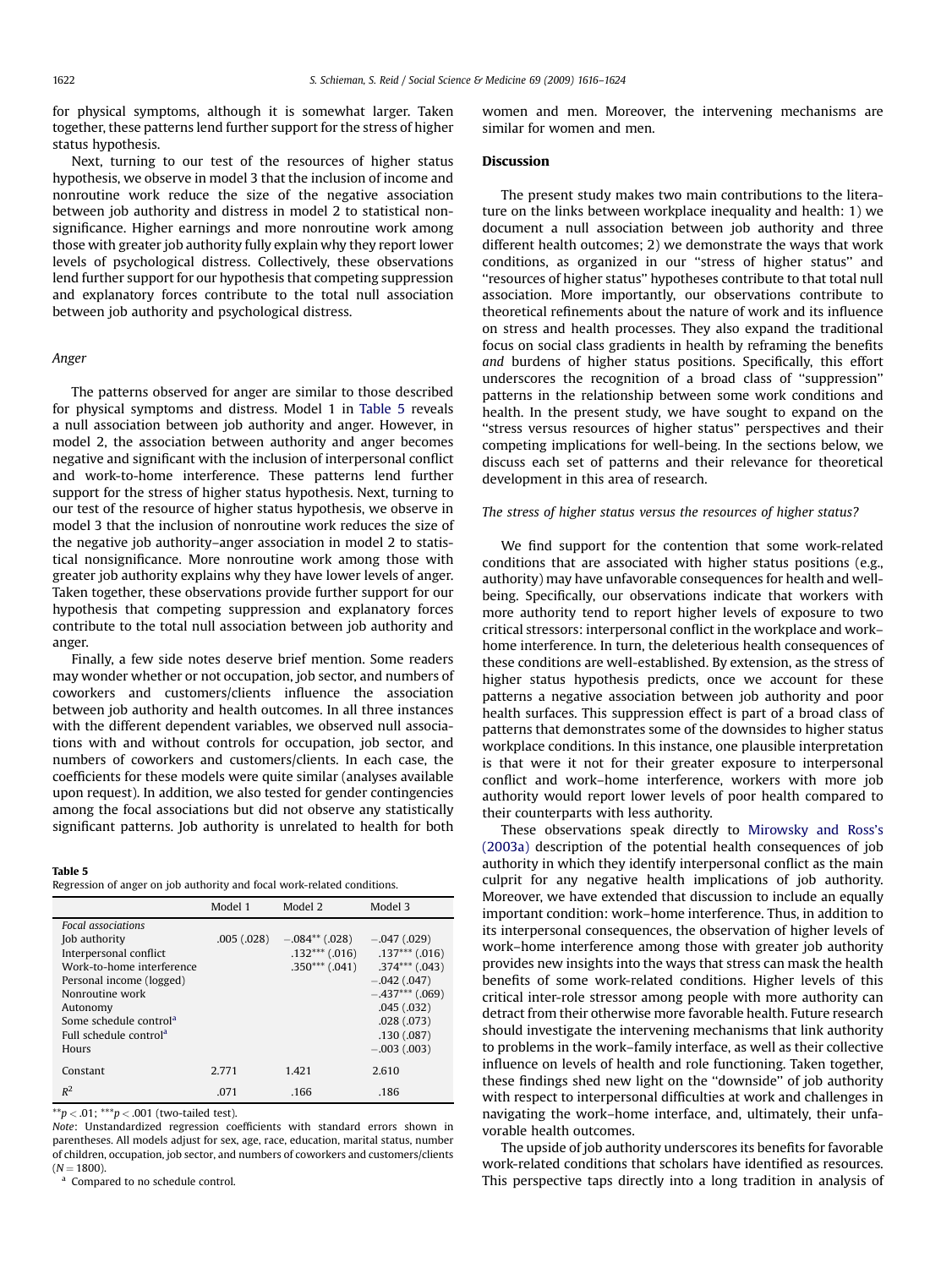<span id="page-8-0"></span>social class and health: People in higher social classes (or with greater SES) often enjoy the personal, social, and organizational advantages of such statuses-with more favorable health consequences [\(McLeod & Nonnemaker, 1999; Tausig, 1999\)](#page-9-0). In particular, personal earnings and nonroutine work emerge as the most influential in our findings. Consistent with the resources of higher status hypothesis, individuals with job authority report higher levels of earnings and more nonroutine work. Both of these conditions are associated with lower levels of physical symptoms, distress, and anger. In another extension of the claim by [Mirowsky](#page-9-0) [and Ross \(2003a\)](#page-9-0) about the authority–health association, we are able to show that these interrelationships fully account for the net negative association between authority and poor health. Moreover, taking the downsides and upsides of job authority together, the overall association between job authority and health is null. That is, net of these competing suppression and explanatory intervening mechanisms, it appears as though job authority is unrelated to health. Our observations, however, help unravel the rather complex set of patterns among the stressors and resources that underlie that association.

# Limitations and future research directions

Several limitations of our research deserve mention. First and foremost, the cross-sectional nature of our design restricts our capacity to state with confidence the causal ordering among the mechanisms involved in these complex processes. The central focus involves levels of association among job authority and its associated stressors or resources. As our conceptual model implies, it may be more appropriate to view the job conditions in our analyses as ''acting in concert'' as a package or constellation of work-related arrangements. Yet, while theoretically plausible, we cannot rule out the possibility that some of these conditions are influencing job authority, or, even more problematic, that health statuses have an influence on authority and other key workplace arrangements. Longitudinal analyses would allow a more accurate account of the complex interlocking mechanisms among these processes and conditions.

A second limitation involves the nature of stress involved in interpersonal conflict and work–home interference. Our measures capture a more global snapshot of these conditions. While this does not detract from the patterns discovered here, it may be more fruitful for future research to examine more nuanced dynamics between those with authority and their subordinates (versus other sources of conflict in the workplace role-set). Similarly, the general observation about levels of work–home interference does not capture the extent that individuals in positions of power might be engaging in intentional, self-directed work–family border crossing in order to manage the demands and responsibilities of higher status work. A detailed assessment of these conditions could help to strengthen the estimated suppression influences and sharpen the interpretation of those observations. In fact, analyses that explicates the complex mechanisms that describe the effects of job authority on the work–family interface (in both directions) is an understudied area that is ripe terrain for new discoveries—especially given the importance of these processes for stress and health outcomes.

Finally, the possibility of selection effects deserves more attention. For example, it is highly plausible that—over timeindividuals in poorer health select out of jobs that have more responsibility and excessive pressures; they might also be disproportionately likely to exit jobs with more stressors like interpersonal conflict and work–home interference. As we have shown, individuals with more authority tend to have higher levels of these conditions. Moreover, these selection processes also likely have negative implications for the possibility of accruing more workrelated resources, especially earnings and nonroutine activities on the job. Ultimately, however, it is not clear the extent that these forms of selection effects would directly influence the focal associations established here. If anything, the selection of individuals in poorer health out of positions of authority-or out of jobs with more interpersonal conflict and work–home interference—should increase the size of a negative association between job authority and poor health. The fact that we find an initial null association that is consistent with prior theory and evidence might attenuate the concern about the impact of selection effects.

# Conclusion

Workplace inequality is typically associated with health. Yet, we try to elaborate on a paradox which suggests that job authority-one of the most basic forms of stratification at work-is unrelated to physical and mental health outcomes. While some have contemplated the theoretical explanations for this null association, the empirical evidence on this question has remained incomplete. We have sought to fill this gap in knowledge by unraveling the competing suppression and explanatory mechanisms that link job authority to a variety of negative physical and mental health outcomes. Although speculation on the downside of authority has focused largely on interpersonal strife or friction, we expand that discussion to include problems with the work–home interface. More important, after documenting previously unknown suppression effects, we are able to then demonstrate that the net negative association between authority and health is attributable to favorable conditions like higher earnings and more nonroutine work. Collectively, these insights help to refine and challenge traditional stress process ideas about the nature of workplace inequality and its relevance for individuals' stress and health outcomes.

# References

- Andersson, L. M., & Pearson, C. M. (1999). Tit for tat? The spiraling effect of incivility in the workplace. Academy of Management Review, 24, 452–471.
- Bakker, A. B., & Demerouti, E. (2007). The job-demands–resources model: state of the art. Journal of Managerial Psychology, 22, 309–328.
- Bellavia, G. M., & Frone, M. R. (2005). Work–family conflict. In J. Barling, E. K. Kelloway, & M. R. Frone (Eds.), Handbook of work stress (pp. 113–148). Thousand Oaks: Sage Publications.
- Blair-Loy, M. (2003). Competing devotions: Career and family among women executives. Cambridge, MA: Harvard University Press.
- Cortina, L. M., Magley, V. J., Williams, J. H., & Langhout, R. D. (2001). Incivility in the workplace: incidence and impact. Journal of Occupational Health Psychology, 6, 64–80.
- Coser, L. (1974). Greedy institutions: Patterns of undivided commitment. New York: Free Press.
- Donovan, M. A., Drasgow, F., & Munson, L. J. (1998). The perceptions of fair interpersonal treatment scale: development and validation of a measure of interpersonal treatment in the workplace. Journal of Applied Psychology, 83, 683–692.
- Elliot, J. R., & Smith, R. A. (2004). Race, gender, and workplace power. American Sociological Review, 69, 365–386.
- Fitness, J. (2000). Anger in the workplace: an emotion script approach to anger episodes between workers and their superiors, co-workers and subordinates. Journal of Organizational Behavior, 21, 147–162.
- Friedman, R. A., Tidd, S. T., Currall, S. C., & Tsai, J. C. (2000). What goes around comes around: the impact of personal conflict style on work. International Journal of Conflict Management, 11, 32–55.
- Frone, M. R. (2000). Interpersonal conflict at work and psychological outcomes: testing a model among young workers. Journal of Occupational Health Psychology, 5, 246–255.
- Glomb, T. M. (2002). Workplace anger and aggression: informing conceptual models with data from specific encounters. Journal of Occupational Health Psychology, 7, 20–36.
- Golden, L. (2001). Flexible work schedules: which workers get them? American Behavioral Scientist, 44, 1157–1178.
- Greenhaus, J. H., & Parasuraman, S. (1987). A work–nonwork interactive perspective of stress and its consequences. In J. Ivancevich, & D. Ganster (Eds.), Job stress: From theory to suggestions (pp. 37–61). New York, NY: Haworth Press.